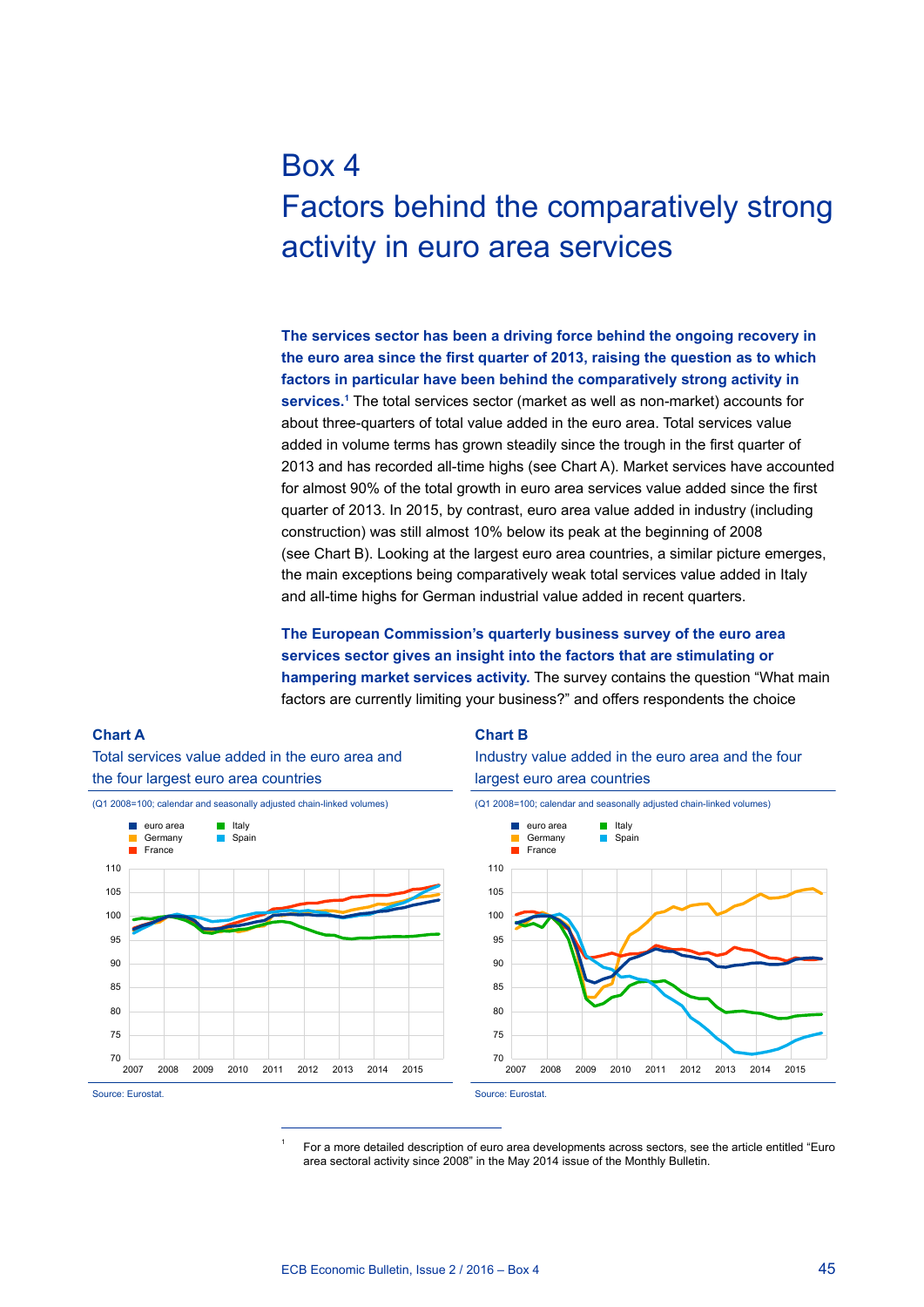# **Chart C**

Factors limiting services business in the euro area



Source: European Commission. Note: Adds up to more than 100%, because firms can report more than one factor limiting busines

of "none", "insufficient demand", "shortage of labour force", "shortage of space and/or equipment", "financial constraints" and "other factors", with respondents being asked to select however many that apply to them. The factors are reported as a percentage of the total number of respondents.

**Even though it has increased, demand remains the main factor reported by euro area market services firms as hampering business, while an easing in financial constraints is also apparent compared with the same time last year.** In the ongoing recovery, almost half of all services firms report no constraints on business, as suggested by the indicator on the absence of factors that limit business, which stood at 45% in January 2016 (see Chart C). Even so, it has increased steadily since the fourth quarter of 2012. This finding mirrors developments in the capacity utilisation rate in the services industries, which has also increased steadily since the fourth quarter of 2012. In January 2016 the "insufficient demand" indicator was

reported by a third of the companies that responded. A lack of demand thus remains the single most important impediment to market services business, although it has been declining in importance for the last year. The categories "none" and "insufficient demand" were by far the two most frequently reported by services companies (as is usually the case, and also holds for manufacturing and construction firms). The third largest response in January this year, with 20%, was for the category "other factors", which was reported more frequently than in the recession of 2011-13. Services firms have benefited from improving financial conditions, as 12% of services reported in January that "financial constraints" were a factor limiting their business,

#### **Chart D**



Insufficient demand indicator for services in the euro

Notes: The latest observations are for the first quarter of 2016.

compared with 16% a year ago. This improvement of 4 percentage points was of a similar magnitude to the improvement in the demand indicator over the same period. To complete the picture, "shortage of labour" was mentioned by 10% of services firms, whereas the factor "shortage of space and/or equipment" was only reported by around 2%.

**The limits to services business for the euro area as a whole that were reported mask marked differences at the country level.** Among the four largest euro area countries, "insufficient demand" is playing a very limited role in Germany, but a more significant one in the other three countries, where around half of the services firms reported a lack of demand (see Chart D). "Financial constraints" was another factor that was more or less absent in Germany in January this year, whereas a quarter of Italian services firms reported that financial conditions were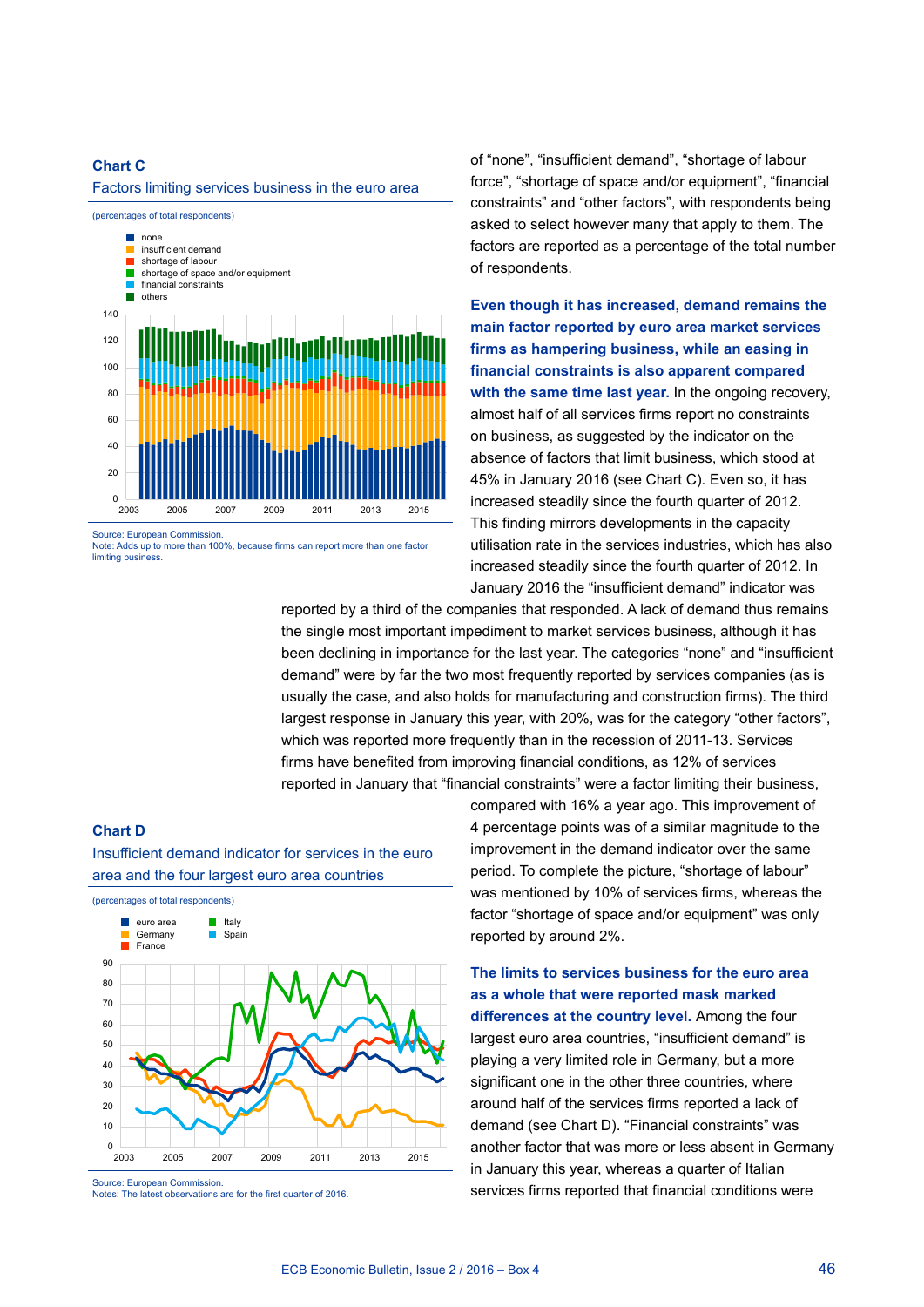continuing to hamper business (see Chart E). "Financial constraints" has diminished in importance in Spain since January 2015, when it stood at a similar level to that in Italy. In contrast, "shortage of labour force" was reported to be a factor limiting services business for one in five German services firms, whereas this indicator remains low in Italy and Spain (see Chart F).

# **Chart E**

Financial constraints indicator for services in the euro area and the four largest euro area countries



### **Chart F**

Shortage of labour force indicator for services in the euro area and the four largest euro area countries



Source: European Commission.

Source: European Commission.

# **There are also marked differences within the services sector at a more disaggregated level.** In recent quarters, an absence of factors limiting services

# **Chart g**

Contributions to total services value added growth in the euro area

(quarter-on-quarter percentage growth; percentage point contributions) total services value added growth trade, transport, accommodation and food services professional, business and support services real estate information and communication technology services  $\blacksquare$  $\blacksquare$ arts, entertainment and other services П finance and insurance П non-market services 1.5 1 0.5  $\Omega$ -0.5 -1 -1.5 -2 2007 2008 2009 2010 2011 2012 2013 2014 2015

Source: Eurostat.

business was reported by about half of the firms active in warehousing and support activities for transportation, real estate activities, and computer programming, consultancy and related activities. This suggests that these market services industries in particular are driving the ongoing recovery. A third of total value added growth in euro area services since the first quarter of 2013 has indeed come from trade, transport, accommodation and food services, and almost a quarter from professional, business and support services (see Chart G). Real estate and information and communication technology services have each contributed in double-digit terms to total euro area services value added growth since the first quarter of 2013. In January financial constraints were reported to be a particular issue for telecommunication firms (one in five firms) and labour shortage for employment activities firms (a share of 40%, the highest since records began in the third quarter of 2003, with employment activities referring to the activities of employment placement firms and temporary employment agencies, as well as other human resources provision).